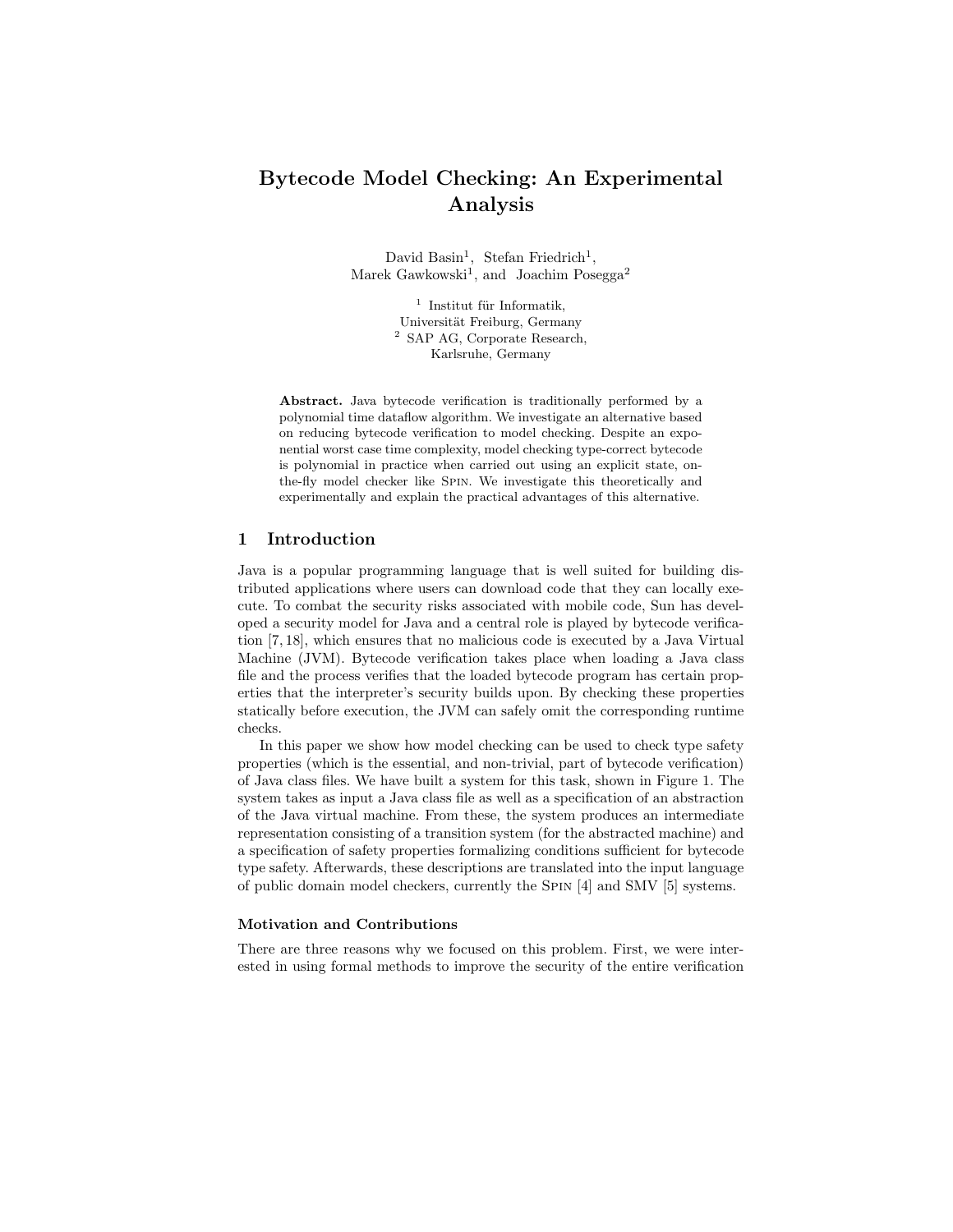

**Fig. 1.** Overall System Architecture

and execution process. In formalizing the Java Virtual Machine and its abstraction, we show how to explicitly model bytecode verification in a precise language that makes explicit the exact nature of the bytecode verification problem. This goes far beyond the Java documentation [7], which gives only a semi-formal description of bytecode verification and leaves numerous aspects of both the bytecode verifier and the Java Virtual Machine either ambiguous or underspecified. Moreover, by basing a bytecode verifier directly on a general model checker, our approach reduces the chance of errors arising during an implementation of specialized dataflow algorithms. It is noteworthy in this regard that, as Stärk and Schmid point out [16], there are legal Java programs whose compiled bytecode is type correct but are not accepted by Sun's bytecode verifier. The classes of programs that theydefine (based on calling subroutines in different contexts) are unproblematic for our approach.

Second, we were interested in determining whether this approach is practical and scales to realistic examples. The answer is not obvious. In contrast to conventional bytecode verification, which is based on dataflow analysis and has polynomial time complexity, using a model checker for this task has a time complexity that is exponential in the worst case. We show that for type correct bytecode, model checking can yield results comparable to dataflow procedures. The reason for this is that despite the exponential number of states, for correct code, only polynomially many are reachable (see Section 3 for the exact analysis). Our experiments validate that the use of Spin, which constructs the state space incrementally, on-the-fly, produces results in agreement with these bounds. This is in contrast to symbolic BDD-based model checking approaches like SMV that must represent the entire state space and therefore turn out to be impractical for this kind of problem. For incorrect bytecode, both explicit state and symbolic methods may fail to terminate (or exhaust memory). This is not an issue in practice; when too manyresources are used, one mayeither time out (giving a conservative answer) or use an alternative approach (e.g., property simplification, as described in Section 3.3) to detect an error.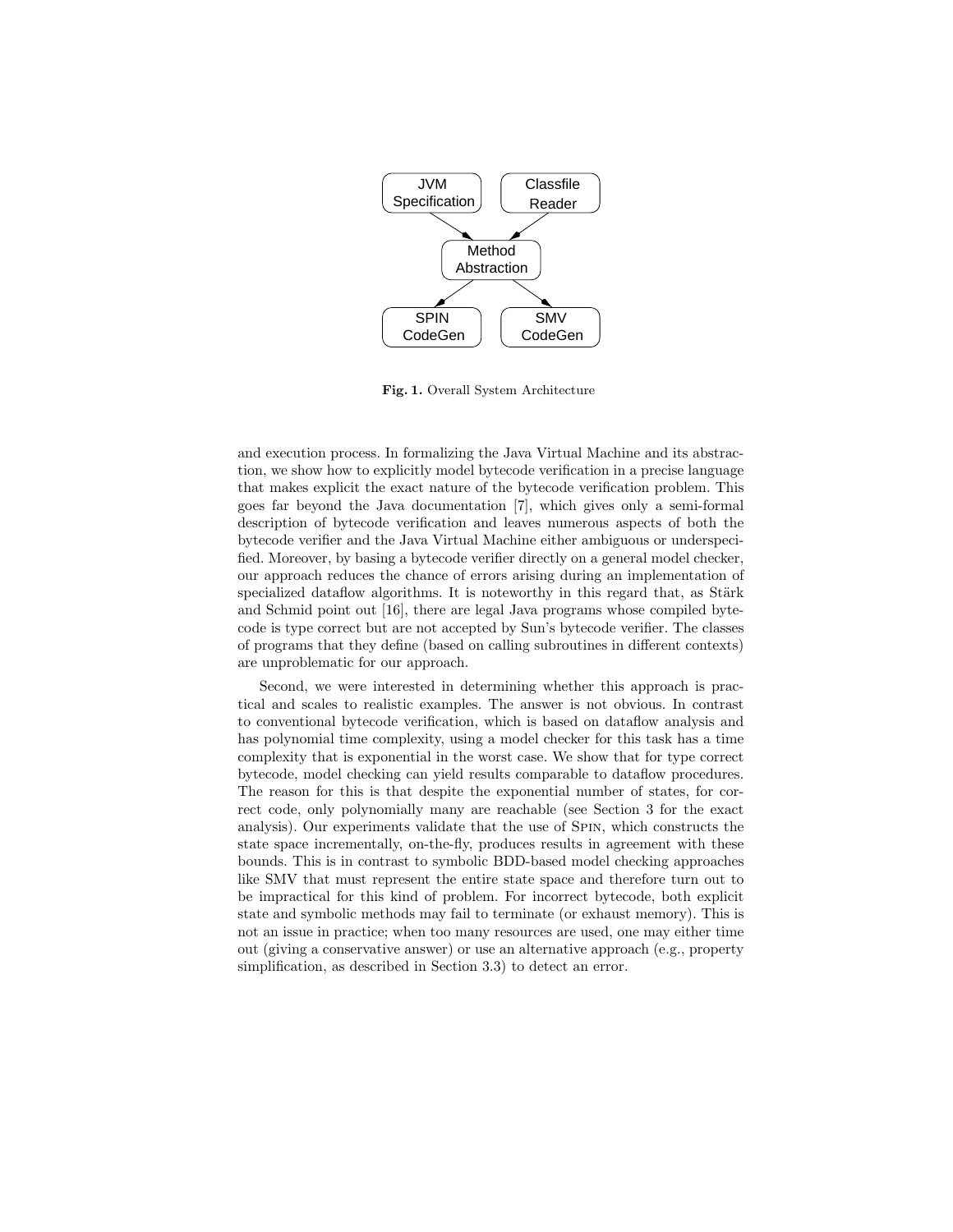Our result suggests the usefulness of bytecode verification by model checking, especially in domains where time and space requirements are less important than correctness and possible extensibility. One such application is Java for smart cards (JavaCard). The JavaCard is a highly secure smart card platform with a simplified JVM. Due to memory limitations, bytecode verification must be performed off-card (where correct code can then be digitally signed by the verifier), instead of by the run-time environment. Our original motivation for this work was to investigate whether model checking could be used as an alternative in this domain, a question we can now answer positively.

There is a final, independent reason why we think this is an interesting problem: there is an unlimited supply of scalable, real life examples. The Java distribution, for example, comes with thousands of class files that we could use for testing our system. Indeed, for this reason, we would like to suggest bytecode verification as a problem domain to be generallyused to test and compare different model checkers. Our system is freely available for such benchmarking purposes.

#### **Related Work**

The widespread use of Java and the lack of formal treatment originallygiven in [7] have motivated considerable research. A number of different approaches have been proposed for type checking bytecode and [6] contains an excellent overview of the area. Most of this work is theoretically oriented and is concerned with formalizing the JVM [2] and defining related type systems [3, 12, 13, 17]. There has also been considerable work on formally proving the soundness of various approaches or verifying sufficient conditions for bytecode verifiers to be correct [2, 8, 10, 11].

In the recent years there has been a convergence of ideas in static analysis and model checking: different kinds of program analysis can be performed by fixed-point computations and these computations can either be carried out by specialized algorithms or by general purpose model checkers [14, 15]. Whereas static analysis techniques have a longstanding history, the application of model checking to static analysis problems is more recent. The idea of using model checking for bytecode verification was originally suggested by Posegga and Vogt [9]. Theycarried out a few small examples byhand to suggest how, in principle, this approach could work for a subset of the JVM. Our work represents the first large scale effort to apply model checking to this problem and to study its practical significance.

## **Organization**

The remainder of this paper is organized as follows. In Section 2 we explain the reduction of bytecode verification to model checking. Afterwards, in Section 3 we present experimental results and an analysis. We draw conclusions in Section 4.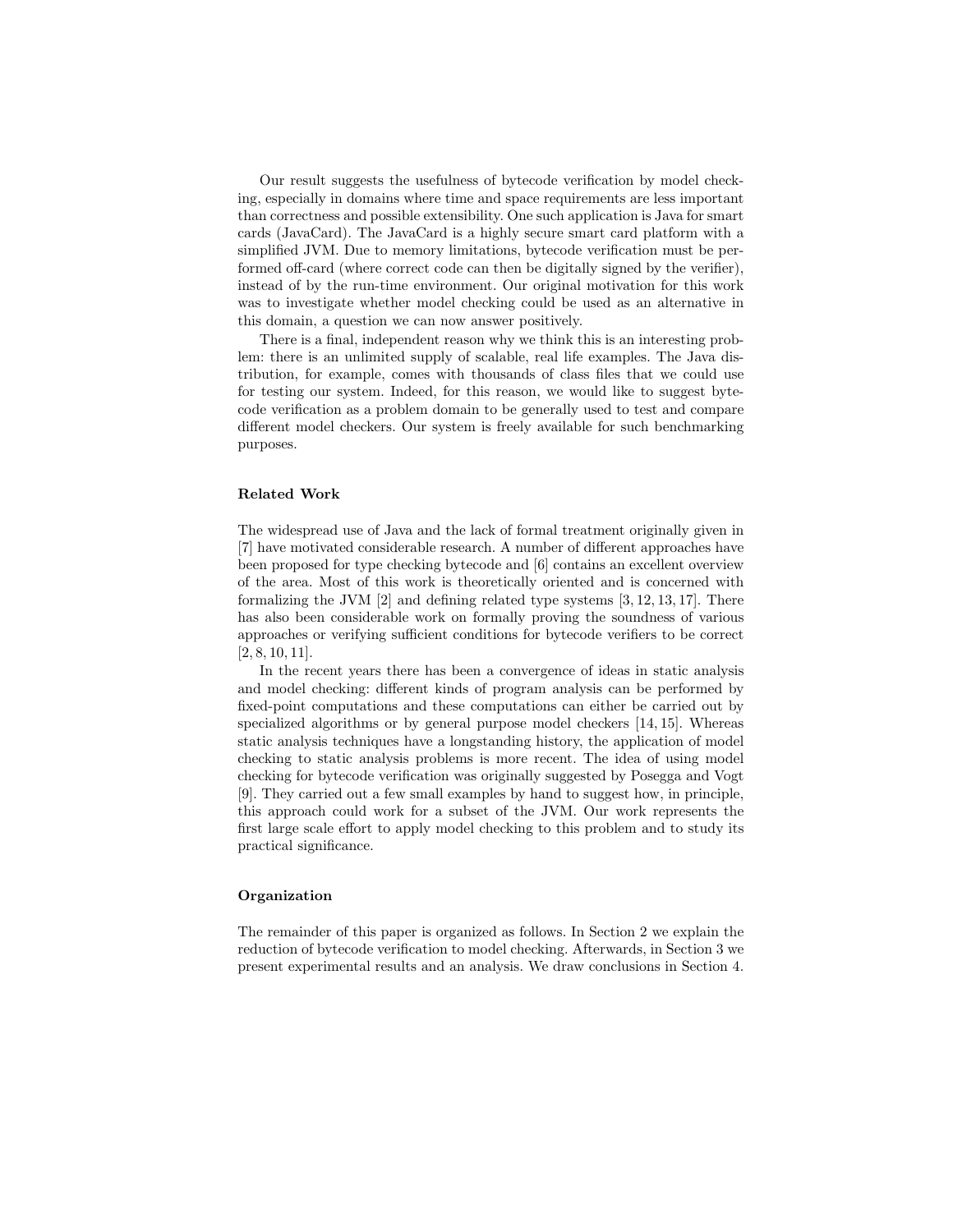```
class Test {
int fac (int i) {
    if ( i == 0 )
      return 1;
    else
      return i*fac(i-1);
  }
}
                                Method int fac(int)
                              >> max_stack=4, max_locals=2 <<
                                  0 iload_1
                                  1 ifne 4
                                  2 iconst_1
                                   3 ireturn
                                   4 iload_1
                                   5 aload_0
                                   6 iload_1
                                   7 iconst_1
                                   8 isub
                                  9 invokevirtual <Test.fac(int):int>
                                  10 imul
                                  11 ireturn
```
**Fig. 2.** Java code and Bytecode of method fac

## **2 Abstracting Classfiles to Model Checking Problems**

#### **2.1 Background**

In this section we briefly explain the bytecode verification problem and describe the main elements of our approach.

*Bytecode and the JVM.* Java programs are compiled to bytecode instructions that are interpreted by the JVM (see Figure 2 for a small example). The result of compilation, a classfile, contains a symbol table (called the constant pool) describing the fields of the class and a list of the methods of the class. The JVM supports object orientation and there are specific bytecode instructions for generating and accessing the objects of a class. The overall architecture is that of a stack machine: the JVM possesses an operand stack, which is used for the evaluation of expressions. For instance, an imul instruction multiplies the topmost two elements of the operand stack, discards those elements from the stack, and pushes the result of the multiplication back on the operand stack. In addition to the stack, the JVM also uses an array of registers to store local variables.

Most JVM instructions are typed. For instance, the getfield  $C.f.\tau$  instruction, which accesses the field f of type  $\tau$  in class C, requires that the operand stack contains a reference to an object of class C (and not, for instance, an integer, which would correspond to an attempt to forge a reference). The operand stack and the registers (local variables) however are not typed.

*Bytecode verification* To guarantee the secure operation of the JVM, one must show that each method is well-typed, i.e., that one can assign a state type to each point in the program. The state type specifies what kind of values the operand stack and the local variables maycontain at the given program point. For example, the state type  $(0, \text{Empty}, \text{loc}[0 \rightarrow \text{REF}(Test), 1 \rightarrow \text{INT}])$  associates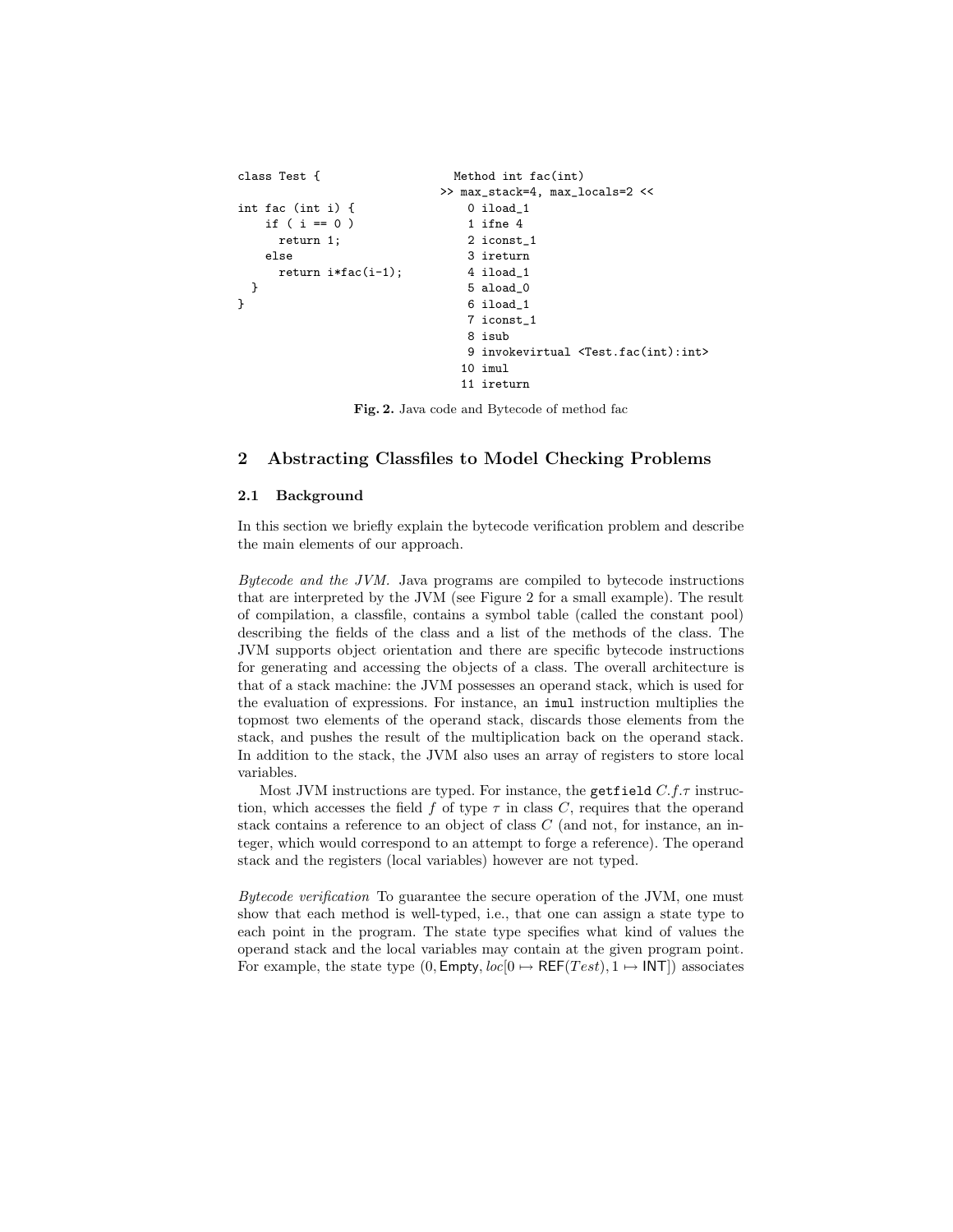to the program point 0 those states with an emptyoperand stack whose first local variable contains an object of class *Test* and whose second local variable contains an integer. Given this notion of a well-typing, one can show that the execution of a well-typed method will never lead to a bad state of the JVM, that is, a state where the instructions operate on inappropriate data. This allows the JVM to execute more efficiently by eliminating runtime type checks.

*Conventional bytecode verification.* Conventional bytecode verification works by abstracting a method to a state transition system and then computing a type of the method by dataflow analysis. The bytecode verifier checks, on-the-fly, that the computed type is a well-typing, i.e. satisfies the conditions for the correct execution of the instructions.

Conventional bytecode verification is complicated by the existence of subroutines, which are used to compile the finally part of a Java try-catch-finally construct. The complication is due to the fact that one can call ( $jsr$ ) and return from (ret) subroutines from different program points where the calling contexts (the stack and the register values not used bythe subroutine) of different execution paths can be incompatible. This results in non-trivial complications; solutions include structural restrictions on bytecode (Sun's approach) and polyvariant dataflow analysis [6]. It is an open question which solution is best. The polyvariant approach seems more elegant but has a time complexity that is exponential in the depth of subroutine nesting.

*Model checking approach.* In our approach we also abstract a method to a state transition system. However, instead of performing a dataflow analysis, we formalize the correctness properties as predicates of the states of the abstract transition system and use an off-the-shelf model checker like Spin or SMV to check that these properties are satisfied. The model checker then either reports the correctness of the method, or it provides a counter example in form of an execution trace that leads to a failure. The problems alluded to above concerning subroutines do not arise in our approach since model checkers consider all possible runs of the system; they are, in the words of [6, p281], "the ultimate polyvariant analysis". However, the cost is a time complexityexponential in the depth of subroutine nesting. We investigate this problem and its implications in Section 3.2.

## **2.2 Abstraction/Transition System**

We abstract a method M to a finite state transition system  $(Q, q_0, \Delta)$ . The set  $Q \subseteq \mathbb{N} \times (\mathcal{T}$  stack)  $\times (\mathcal{T}$  array) of states contains triples that consist of the program counter, the operand stack, and the arrayof local variables of the method  $M$ . The set  $\mathcal T$  of types contains the primitive types and the reference ty pes of the JVM (NULL represents the polymorphic type of the null reference) and the program addresses that can be targets of ret instructions. We add an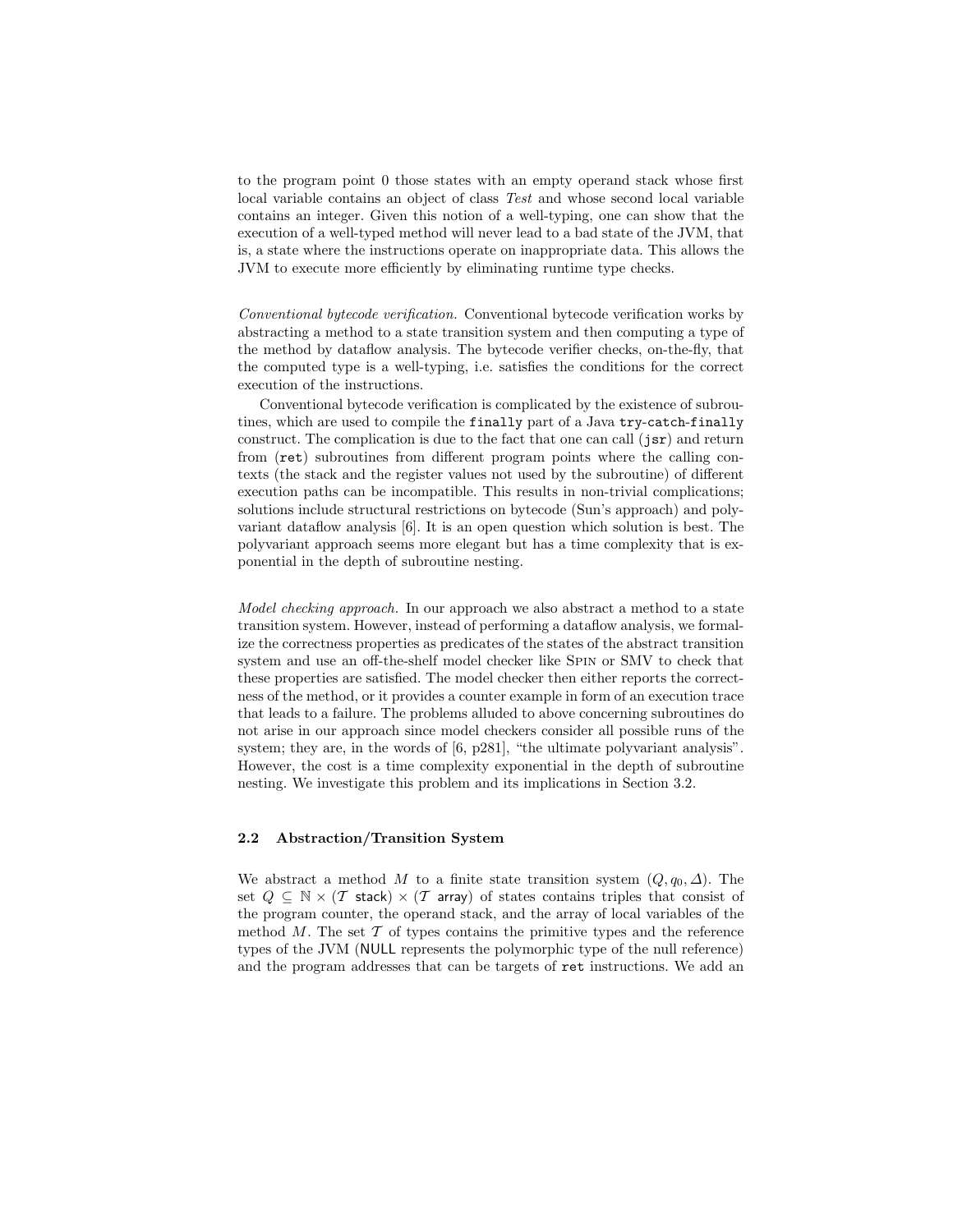element UNDEF to represent uninitialized values.

$$
prim = \{INT, FLOAT, LDOUBLE, HDOUBLE, LLONG, HLONG\}
$$
\n
$$
ref = \{REF(cn) | \ in \in classnames\} \cup \{NULL\}
$$
\n
$$
adr = \{ADR(i) | i \in \mathbb{N}\}
$$
\n
$$
T = \{UNDEF\} \cup prim \cup ref \cup adr
$$

Since only a finite subset of  $\mathcal T$  occurs in a particular transition system, we can compute this subset by inspecting the signature and the method body. The signature of a method, which has the form

$$
S = (M, result\_type, [arg\_type_1, \ldots, arg\_type_n])
$$

specifies the method's name, its argument types and its result type. The method body is given as a list *ins* of bytecode instructions. The various instructions in the method bodyalso introduce new types, e.g.,

$$
\begin{array}{ll}\n\text{types_of_in}(i \text{mul}) & = \{\text{INT}\} \\
\text{types_of_in}(new C) & = \{C\} \\
\text{types_of_in}(getfield C.f.\tau) = \{C,\tau\} & \\
&\vdots & \end{array}
$$

Thus the set  $T$  of types occurring in a method that belongs to class  $C$  is

$$
T = \{ \text{REF}(C), result\_type, arg\_type_1, \dots, arg\_type_n \} \cup \bigcup_{p \in \{0, \dots, |ins| - 1\}} \text{types_of} \cdot \text{ins}(ins_p).
$$

We compute the initial state  $q_0$  of the transition system for a method M with signature  $S$  that belongs to a class  $C$  as follows: Execution starts at program counter 0 with an empty operand stack, the this reference, and the actual parameters, which are passed through the first  $n+1$  local variables. The remaining local variables  $loc[n+1], \ldots, loc[maxloc]$  are initially undefined (*maxloc* is specified in the classfile), i.e.,

$$
q_0 = (0, \text{Empty}, loc), \text{ where } \begin{cases} loc[0] = \text{REF}(C) \\ loc[1] = arg\_type_1, \dots, loc[n] = arg\_type_n \\ loc[n+1] = \text{UNDEF}, \dots, loc[maxloc] = \text{UNDEF}. \end{cases}
$$

The transition relation of the abstract method is defined by the instructions of the method. We give here a few representative examples, which show how the program counter *pc*, the operand stack *opst*, and the local variables *loc* are modified: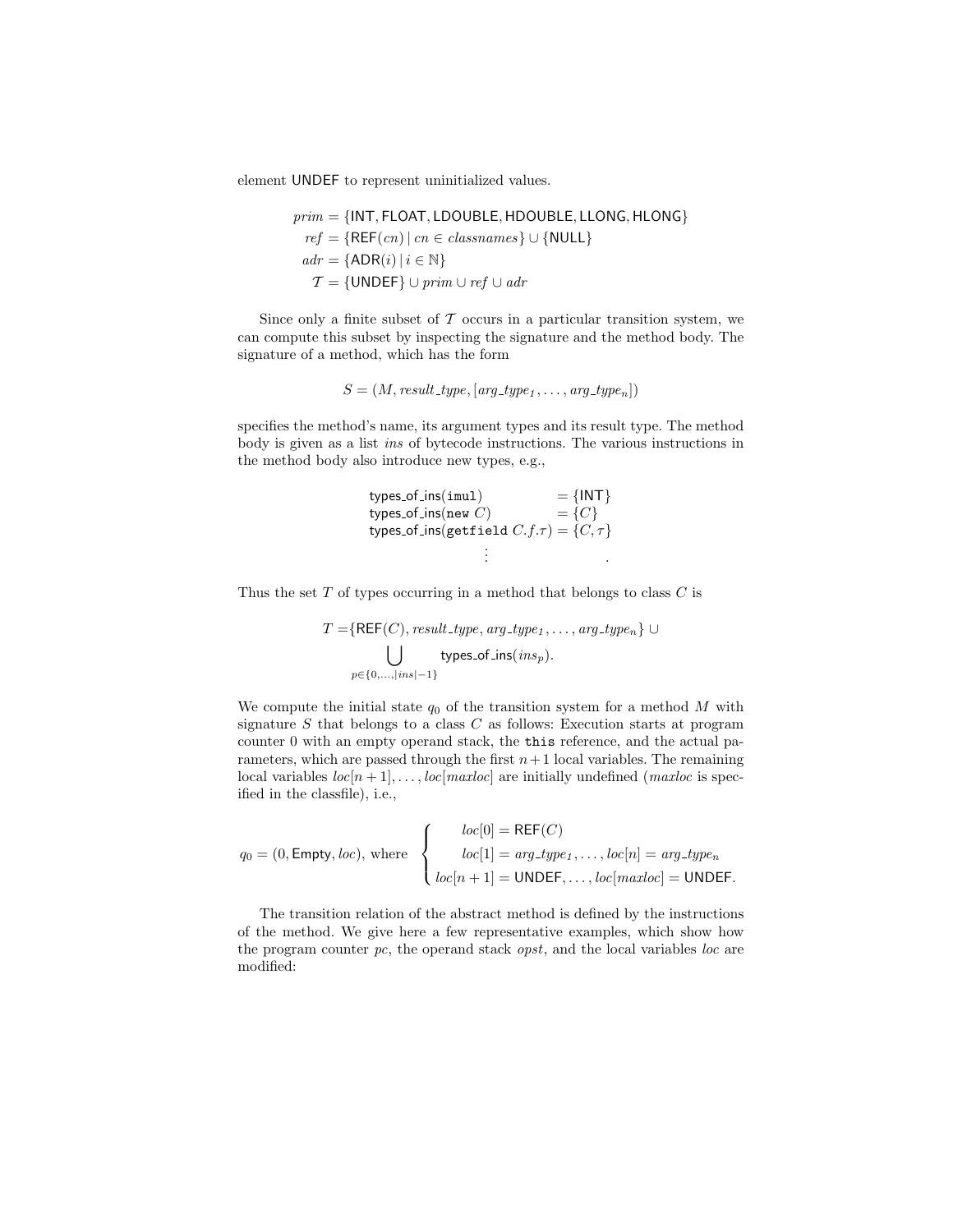

**Fig. 3.** Subtyping relation  $\mathcal{L}_I$ 

| istore $n$          | $(pc, opst, loc) \mapsto \{(pc + 1, opst, loc[n \mapsto top(opst)])\}$ |
|---------------------|------------------------------------------------------------------------|
| iload $n$           | $(pc, opst, loc) \mapsto \{(pc + 1, loc[n].opst, loc)\}\$              |
| imul                | $(pc, opst, loc) \mapsto \{(pc + 1, INT.pop(pop(op, b)), loc)\}$       |
| new C               | $(pc, opst, loc) \mapsto \{(pc + 1, REF(C).opst, loc)\}\$              |
| getfield $C.f.\tau$ | $(pc, opst, loc) \mapsto \{(pc + 1, \tau.\text{pop}(opst), loc)\}\$    |
| ifeq $offset$       | $(pc, opst, loc) \mapsto \{ (pc + 1, pop(opst), loc),$                 |
|                     | $\{pc + offset, pop(opst), loc\}$                                      |
| $jsr$ offset        | $(pc, opst, loc) \mapsto \{(pc + offset, ADR(pc + 1).opst, loc)\}\$    |
| $\mathbf{r}$ et $n$ | $(pc, opst, loc) \mapsto \{(\text{retaddr}(loc[n]), opst, loc)\}\$     |

## **2.3 Type Safety Properties**

We formalize correctness properties as predicates on the states of the abstract transition system. These properties must hold globally for all possible runs of the system and this motivates our use of a temporal specification formalism. Two different kinds of properties are required.

First, the operand stack must not overflow. The operand stack is onlyused to evaluate expressions and hence the maximal stack-height *maxstack* can be computed in advance. This value is given as a method attribute in the classfile of the method. We can formulate the corresponding condition as  $size(opst) \leq$ *maxstack*.

Second, each instruction must always operate on data of the appropriate type. Note that due to object orientation, for some instructions different types of data are acceptable as determined by the subtyping relation  $\sqsubseteq_{\Gamma}$ , which depends on the program  $\Gamma$ . Figure 3 shows the subtyping relation  $\Gamma$  for a program  $\Gamma$ consisting of three classes  $C, D$ , and  $E$ . In the specification of the JVM, the well-typing conditions can be formalized in a straightforward, declarative way.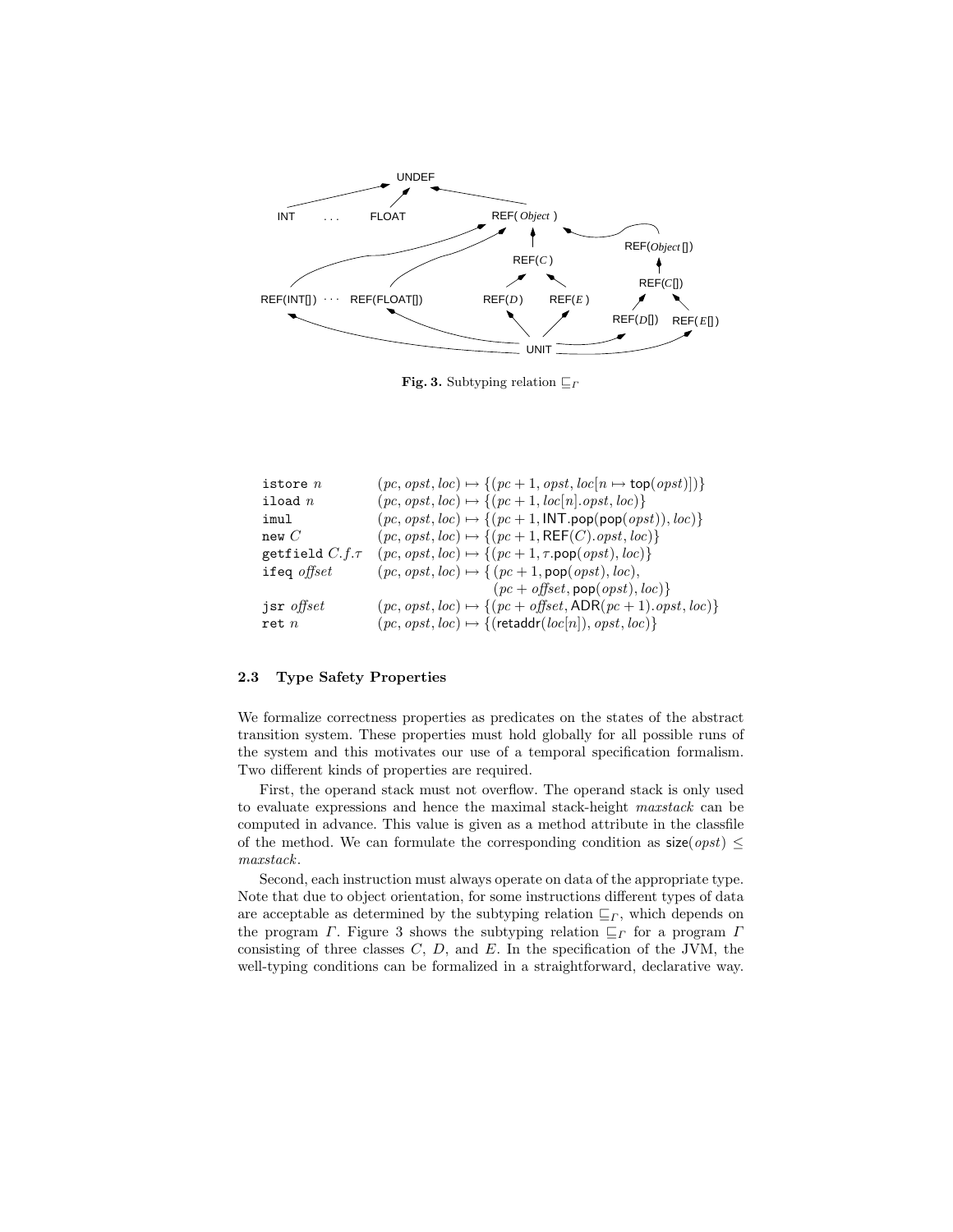We give here a few representative examples:

aload n → *loc*[n] ∈ *ref* ∩ T iload n → *loc*[n] = INT imul → (top(*opst*) = INT) ∧ (top(pop(*opst*)) = INT) getfield C.f.τ → top(*opst*) <sup>Γ</sup> REF(*C* ) putfield C.f.τ → top(pop(*opst*)) <sup>Γ</sup> REF(*C* ) ∧ top(*opst*) <sup>Γ</sup> τ

For a given program  $\Gamma$ , the relation  $\Gamma_{\Gamma}$  is finite and thus the conditions can be unfolded and automatically checked. The condition for the getfield  $C.f.\tau$ instruction, for instance, would be unfolded to

$$
local\text{-}cond(getfield C.f.\tau) \equiv top(opst) = REF(C) \lor top(opst) = REF(D) \lor top(opst) = UNIT.
$$

The overall correctness property for a method is the conjunction of the global property for the stack height and the local property for each program point.

$$
(\mathsf{size}(opst) \leq \mathit{maxstack}) \land \bigwedge_{p \in \{0,\ldots,|\mathit{ins}|-1\}}(pc = p \Rightarrow \mathsf{local\_cond}(\mathit{ins}_p))
$$

# **2.4 Backends for** Spin **and SMV**

We have implemented two different backends: one for Spin and one for SMV. The basic idea in both is the same. From our intermediate representation we produce a transition system in the input language of the model checker and a property specification. The property specification states globally invariant correctness properties, i.e., properties that must hold at every program point. In LTL this corresponds to checking  $\square \varphi$  for a state property  $\varphi$  and in CTL this corresponds to checking  $AG(\varphi)$ .

We briefly describe here the SPIN backend (SMV is similar in most respects). The formalization of the transition system in SPIN's input language PROMELA is straightforward. The types of the transition system, i.e. the elements of the set  $T$ , are represented as integers. The stack and the array of local variables are modeled as arrays of integers. As an example, Figure 4 shows the abstract transition system for the *fac* bytecode presented in Section 1. The data required to model this method are the address labels  $\{ADR(0), \ldots, DDR(11)\}\$  and the types {UNDEF, INT,UNIT, REF(*Test*)}. Theyare represented (in this order) by the numbers  $0$  through 15. Initially the operand stack is empty, the local variable *loc*[0] contains the *this* reference REF(*Test*) and the local variable *loc*[1] contains the INT argument of the method. Each transition modeling an instruction is carried out as an atomic step. A branching instruction, which produces two possible successor states, is modeled using a nondeterministic if-statement.

Note that in SPIN the invariant  $\varphi$  can be expressed in different ways, e.g., as an observer process or using a never-claim. We have chosen the former: The observer process runs in parallel to the abstract state transition system and it contains an assertion statement that states the correctness property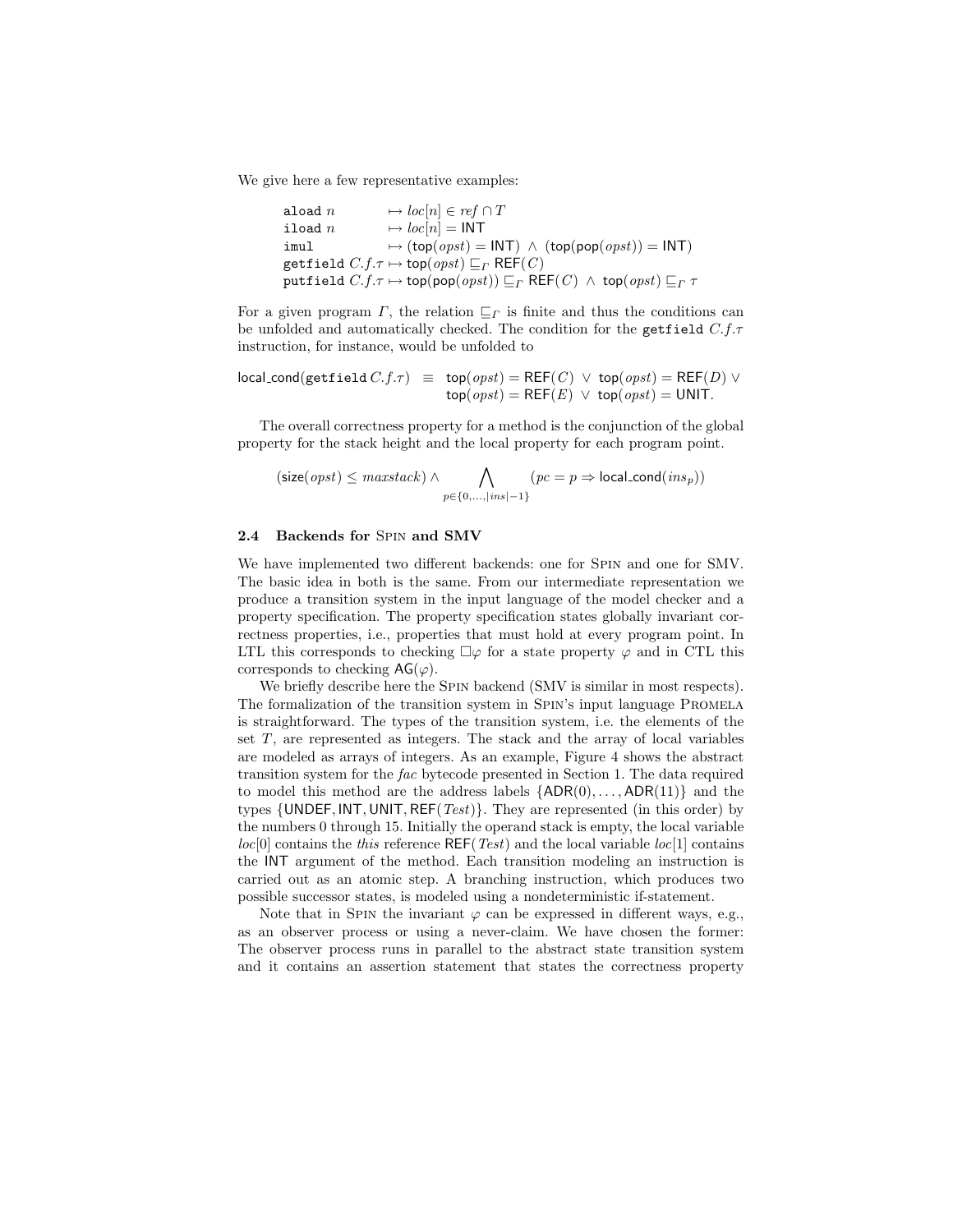```
init { atomic { loc[0]=15; loc[1]=13; opst_ptr=0; pc=0 };
       run assertions (); run transitions () }
proctype transitions( ) {
  do
  :: pc==0 -> atomic { opst[opst_ptr]=loc[1]; opst_ptr=opst_ptr+1; pc=1 };
  :: pc==1 -> if
                :: atomic { opst_ptr=opst_ptr-1; pc=2 };
                :: atomic { opst_ptr=opst_ptr-1; pc=4 }
               fi;
  :: pc==2 -> atomic { opst[opst_ptr]=13; opst_ptr=opst_ptr+1; pc=3 };
  :: pc==3 -> atomic { break };
  :: pc==4 -> atomic { opst[opst_ptr]=loc[1]; opst_ptr=opst_ptr+1; pc=5 };
  :: pc==5 -> atomic { opst[opst_ptr]=loc[0]; opst_ptr=opst_ptr+1; pc=6 };
  :: pc==6 -> atomic { opst[opst_ptr]=loc[1]; opst_ptr=opst_ptr+1; pc=7 };
  :: pc==7 -> atomic { opst[opst_ptr]=13; opst_ptr=opst_ptr+1; pc=8 };
  :: pc==8 -> atomic { opst[opst_ptr-2]=13; opst_ptr=opst_ptr-1; pc=9 };
  :: pc==9 -> atomic { opst[opst_ptr-2]=13; opst_ptr=opst_ptr-1; pc=10 };
  :: pc==10 -> atomic { opst[opst_ptr-2]=13; opst_ptr=opst_ptr-1; pc=11 };
  :: pc==11 -> atomic { break }
  od
}
```
**Fig. 4.** Abstract transition system for the *fac* bytecode in Spin

that must hold at each state. This approach is simple and has the practical advantage that temporal formulas need not be translated separately to automata. Figure 5 shows the correctness properties for our sample bytecode. For example, for the invokevirtual<Test.fac(int):int> instruction at  $pc =$ 9, we require that the topmost element of the operand stack is an INT (i.e. opst[opst\_ptr-1]==13) and the next element is a reference to an instance of the class *Test* (i.e. opst[opst\_ptr-2]==15).

We will not provide here a formal proof of the correctness of the translation. However, the basis is given in the work of  $[11]$  where they specify sufficient conditions for Java bytecode verifiers to be correct. The main idea is that a method is well-typed when it can be assigned a type (composed of state types, described in Section 2.1) and the existence of such a well-typing guarantees that method execution proceeds without type errors (stack overflow or improper arguments to instructions). It is possible to show that when a method is successfully model checked in our setting then such a well-typing exists.

# **3Experimental Results and Analysis**

We have carried out two different kinds of experiments to investigate the applicability and scalability of using model checking for bytecode verification. First, to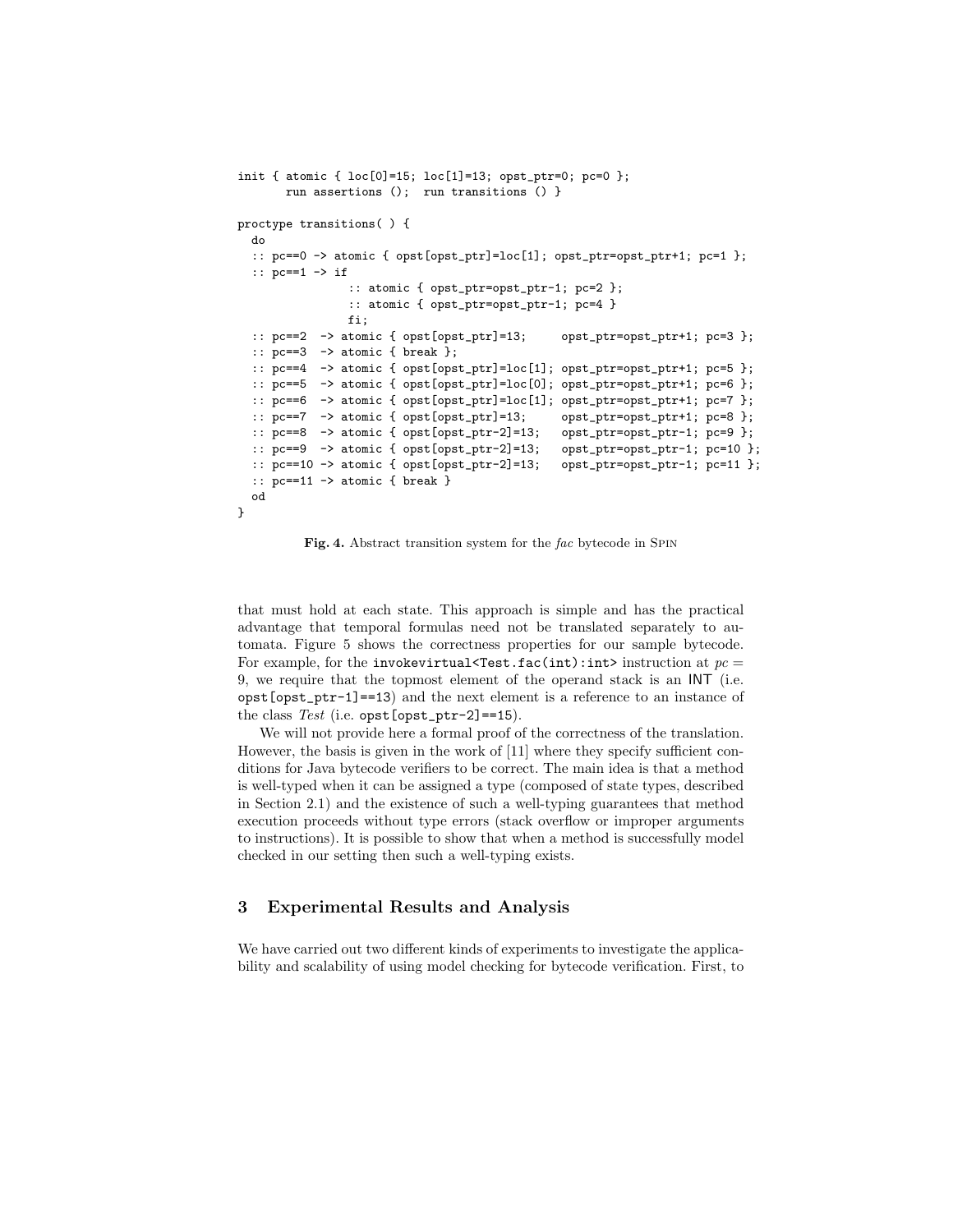```
proctype assertions() {
  assert (opst_ptr<=4 &&
          (pc!=0 || loc[1]==13) &&
          (pc!=1 || opst[opst_ptr-1]==13) &&
          (pc!=3 || opst[opst_ptr-1]==13) &&
          (pc!=4 || loc[1]==13) &&
          (pc!=5 || loc[0]==14 || loc[0]==15) &&
          (pc!=6 || loc[1]==13) &&
          (pc!=8 || opst[opst_ptr-2]==13 && opst[opst_ptr-1]==13) &&
          (pc!=9 || opst[opst_ptr-1]==13 && opst[opst_ptr-2]==15) &&
          (pc!=10 || opst[opst_ptr-2]==13 && opst[opst_ptr-1]==13) &&
          (pc!=11 || opst[opst_ptr-1]==13) )
}
```
**Fig. 5.** Correctness properties for *fac*

test the practical applicabilityof this approach, we model checked all the methods associated with a large Java library, namely all methods of the java.lang package. Second, to better understand how the complexityof bytecode checking depends on parameters such as method length, nesting of subroutines, or number of variables and the types involved, we carried out systematic "stress tests" where we varied each parameter individually, while leaving the others fixed.

## **3.1 Practical applicability**

To test the applicability of our approach to the verification of real bytecode, we tested it on all the methods of the java.lang package. This package contains 109 classes with 841 methods. These methods are representative for Java bytecode as they contain all the instructions of the JVM. Moreover, they vary considerably in their complexity in terms of the different parameters mentioned above. Also representative is their size. Most Java methods in practice are modestly sized. In this package, only32 methods contain more than 100 instructions.

As Figure 6 indicates, Spin checks almost all of these methods in negligible time.<sup>1</sup> Only the largest five, which each contain more than  $600$  instructions, require more than half a second. This is sufficient for the most applications and in particular is more than adequate for off-line verification (e.g., smart cards) and for applications with on-line verification, such as web applets, where methods are generally quite small. The picture for SMV is completely different; even small methods with less than 100 instructions can require more than two minutes to verifyand, for 29 methods, SMV ran out of memory. This suggests that, for this problem domain, explicit state on-the-flymethods are superior to symbolic methods. Our systematic tests shed light on some of the reasons for this.

 $^{\rm 1}$  In all experiments, times are measured in seconds. All timings are performed on an 800-Megahertz Pentium III PC with 256 MB memory.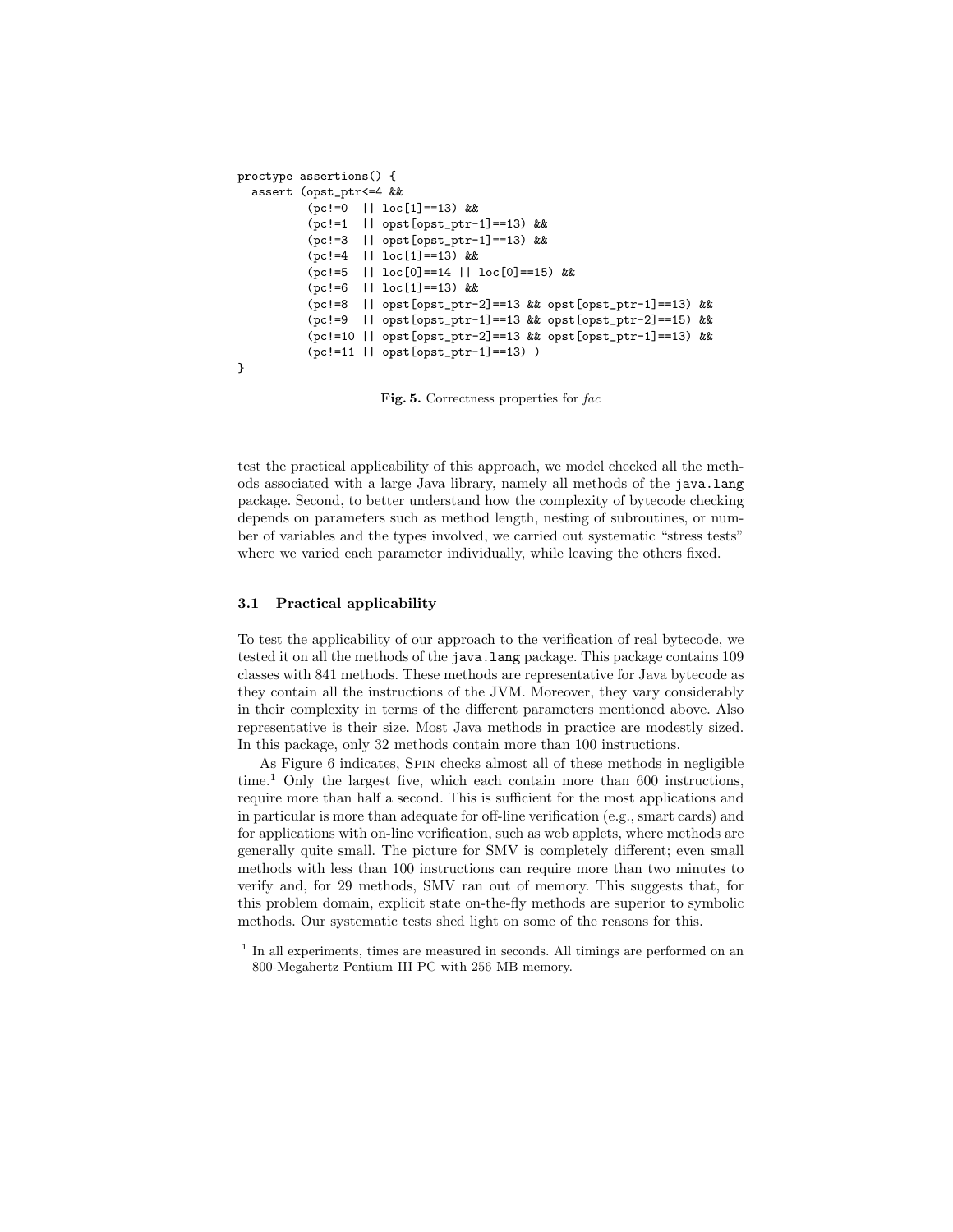

**Fig. 6.** Verification times depending on the number of instructions in a method

#### **3.2 Systematic tests**

We carried out four different "stress tests" to isolate and investigate the influence of various parameters on the complexityof the model checking problem. In particular, we investigated the effects of individually varying the following:

- 1. The length of the method, i.e. the number of instructions,
- 2. the number of local variables,
- 3. the depth of the class hierarchy, i.e. the number of types that are used to model a method, and
- 4. the depth of the nesting of subroutines.

The methods checked were automatically produced by generating and compiling appropriate Java programs as explained below.

*Method length.* We investigated the influence of a method's length by generating methods that consist of a single expression repeated n times, for  $n \in \{1, \ldots, 100\}$ . Figure 7 shows the form of these methods. The corresponding bytecode uses only one local variable x and one class variable z. The method is declared in a static class that is a direct subclass of Object; thus the class hierarchy has depth one. The repeated line of code,  $z = z + x$ , is translated to a sequence of four bytecode instructions.

As Figure 8 shows, SPIN runtimes scale roughly quadratically with the size of the method and the associated constant factors are small enough to allow practical large scale verification. In contrast, SMV has acceptable verification times until a threshold of around 200 instructions, and then scales quite poorly. It may be possible to delay this threshold by tuning different system specific parameters (e.g., the size of hash tables). However, the symbolic representation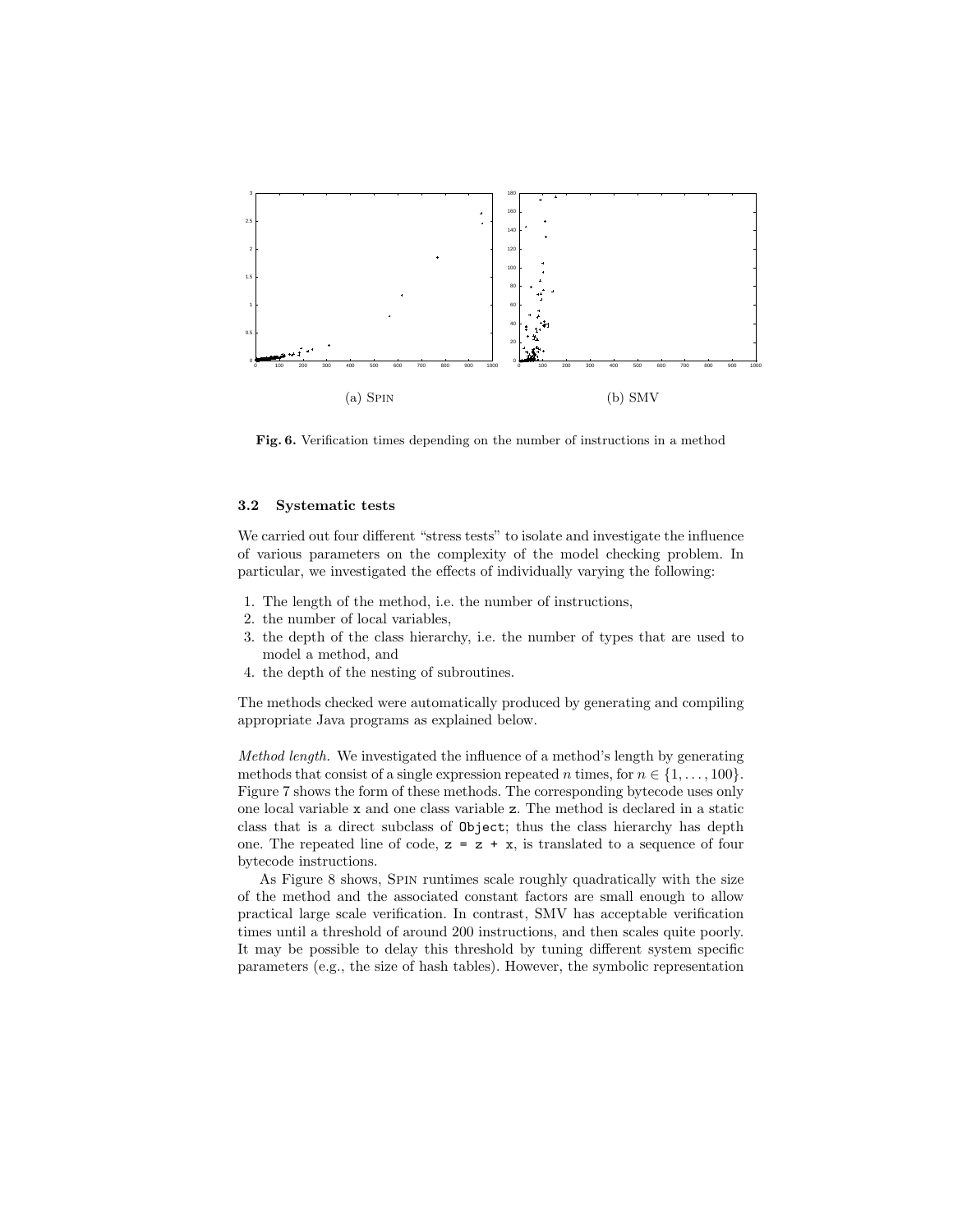```
static int z;
           public static int m_n (int x) {
n times
         \sqrt{ }Į
         \mathcal{L}= z + x;
                  .
                  .
                  .
                 z + x;
           return z; }
```
**Fig. 7.** Schema of methods to test dependency of complexity on code length



**Fig. 8.** Verification time depending on the number of instructions

of the entire state space in SMV leads to unavoidable memory problems and results in runtimes orders of magnitude larger than SPIN's. Perhaps surprisingly, these problems appear in even such a simple test.

*Number of variables.* In this test, we varied the number of local variables, which also constitute the arguments of the method. To insure that all variables are used, the method body simply cyclically permutes the contents of the variables. This is done in such a waythat the number of assignments, and thus the number of instructions, is the same in each method.

Figure 10 displays the results. For SPIN, the number of variables has little effect on the explicit state-space exploration: the time consumed grows veryslowly as a function of the number of variables.<sup>2</sup> The slight variations are caused by the time required to initialize the transition system (that is, SPIN's init routine,

<sup>&</sup>lt;sup>2</sup> Due to limited timing accuracy, this slow growth manifests itself in Figure 10 in a subtle way. Namely, almost all times lie between 0.06 and 0.08 seconds, but the concentration at 0.07 and 0.08 is higher as more variables are added.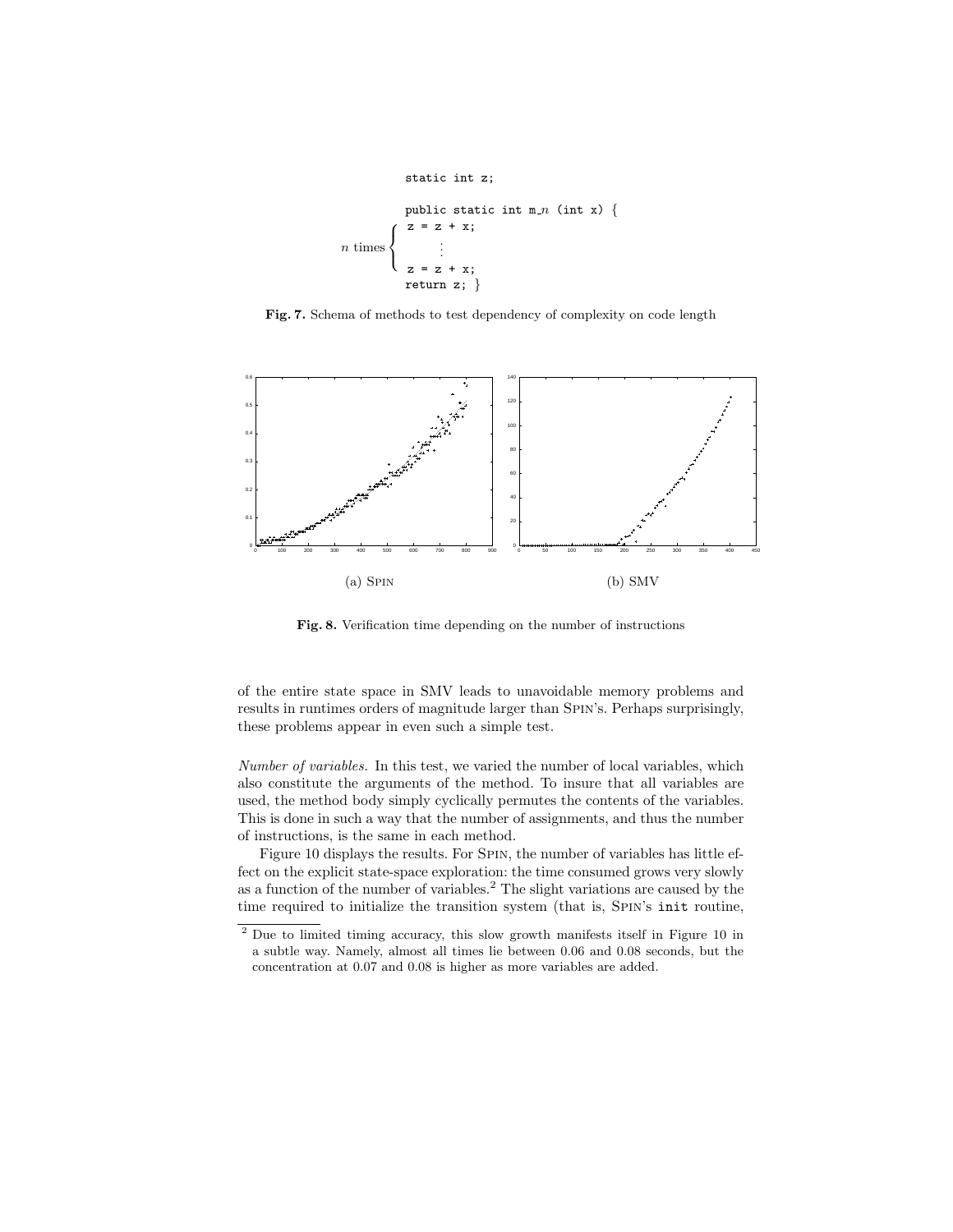| void m 1(int v0) | void $m_2(int v0, int v1)$ | void m_3(int v0, int v1, int v2) |
|------------------|----------------------------|----------------------------------|
| $v = v_0$ :      | $\{ v0 = v1:$              | $\frac{1}{2}$ v0 = v1:           |
| $v0 = v0$ :      | $v1 = v0$ :                | $v1 = v2$ :                      |
| $v0 = v0$ : }    | $v0 = v1$ : }              | $v2 = v0:$                       |

**Fig. 9.** Schema of methods to test dependency of complexity on the number of local variables



**Fig. 10.** Verification time versus number of local variables

which assigns to each variable its initial value), which is linear in the number of variables. Apart from this, the time required is constant as onlya constant set of states (one for each program point, cf. Section 3.3) is reachable. In contrast, SMV's time complexity grows rapidly in the number of variables and quickly becomes impractical with more than 20 variables. This is not too surprising since SMV must represent and manipulate the complete transition system. Symbolic representation using BDDs provides some help here: As suggested by Figure 11 (logarithmic scale for the y-axis), the growth is subexponential since BDDs can compress the representation somewhat. Still, this is, in general, the major bottleneck with symbolic model checking, and it is a substantial problem in this particular domain.

*Class hierarchy depth.* For this test we generated a linear hierarchyof 100 classes,  $C_1, \ldots, C_{100}$ , such that  $C_{i+1}$  is a direct subclass of  $C_i$ . An additional class contains 100 methods,  $m_1, \ldots m_{100}$ , to be checked. Each of these method takes 100 arguments. The arguments all have the same type in the first method. The second method has arguments of two different types and, in the general case, the ith method's arguments are of  $i$  different types. For each method, the method body consists of a single assignment statement. Since these assignments are all identical, the abstract transition system is the same for every method. However,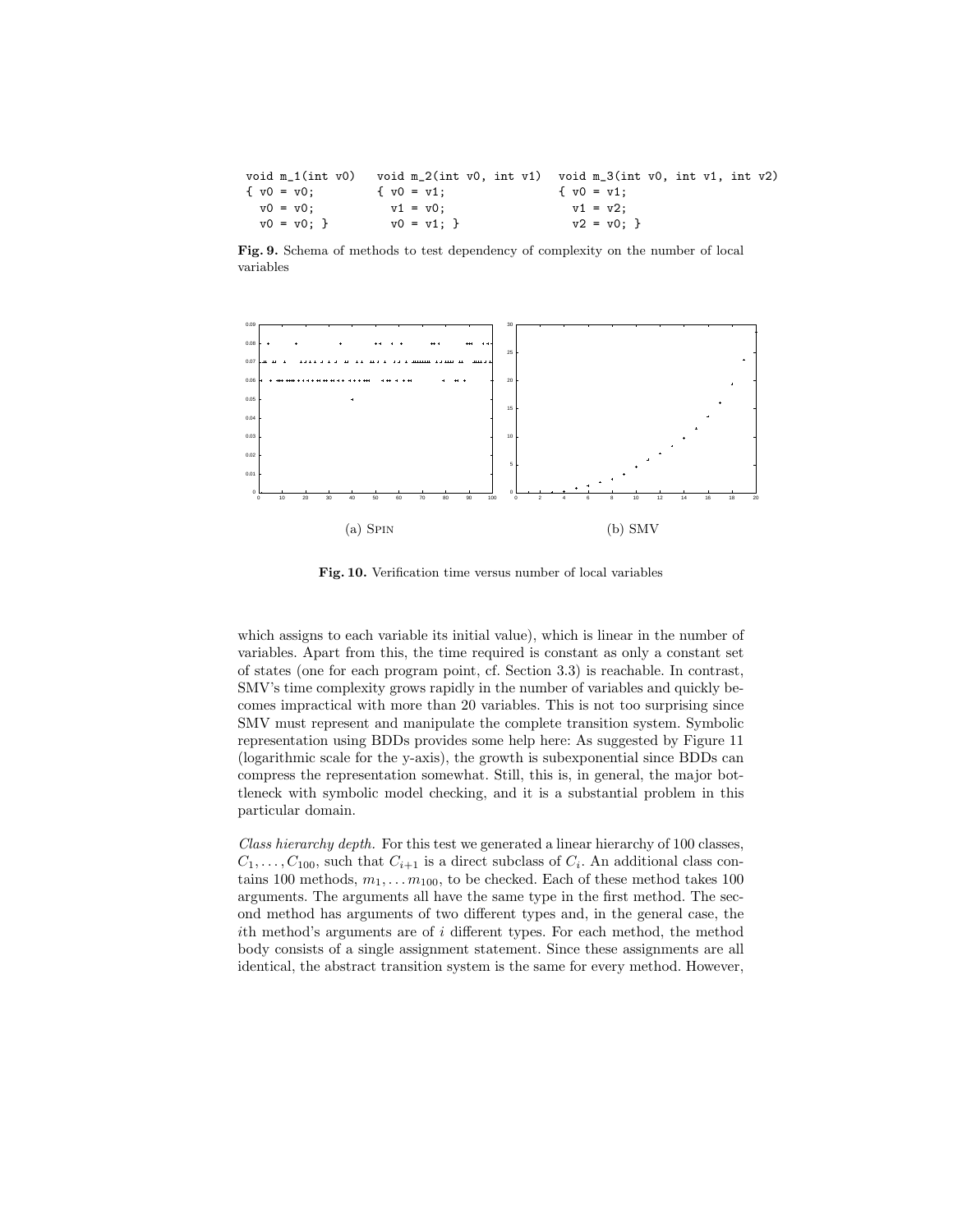

**Fig. 11.** Verification time versus number of local variables for SMV(logarithmic scale)

|  |  |  |  | public void m_1 (C_1 c_1, C_1 c_2, , C_1 c_100) {c_1.field = 0;}<br>public void m_2 (C_1 c_1, C_2 c_2, , C_1 c_100) {c_1.field = 0;}                    |  |
|--|--|--|--|---------------------------------------------------------------------------------------------------------------------------------------------------------|--|
|  |  |  |  | public void $m_100$ (C <sub>1</sub> c <sub>1</sub> , C <sub>2</sub> c <sub>2</sub> , , C <sub>100</sub> c <sub>100</sub> ) {c <sub>1</sub> .field = 0;} |  |

**Fig. 12.** Schema of methods for testing dependency of complexity of depth of class hierarchy

the state space grows as more types are present; moreover, the properties to be checked also become more complex. In the case of Spin, the depth of the class hierarchy has no effect on the verification time as the set of reachable states does not change as more types are added (the variation of 0.01 seconds is due to inaccurate timing).

In the case of SMV, the verification time grows linearly with the number of different types. Examining the graph, we can identify four different groups of methods, where the *i*th group contains methods using  $2^{i}$  to  $2^{i+1} - 1$  different class types. The reason for this grouping is that for the ith group SMV requires  $i+2$  bits to represent these types and it appears that a small additional amount of time (corresponding to the small gap between the groups) is required to manipulate the larger BDDs. Note that the 100 local variables used do not blow up the state space as only  $c_1$  is actually used; that is, in this example the BDDs achieve an exponential compression of the state space.

*Depth of subroutine nesting.* Our last test considered methods that contain nested subroutines where the depth of the nesting is increased in each method. As explained in Section 2.2, verifying subroutines is one of the more delicate issues in bytecode verification. The fact that verifying subroutines by model checking is much simpler than verifying them conventionally comes at the price of exponential time consumption! Both Spin and SMV do not cope well with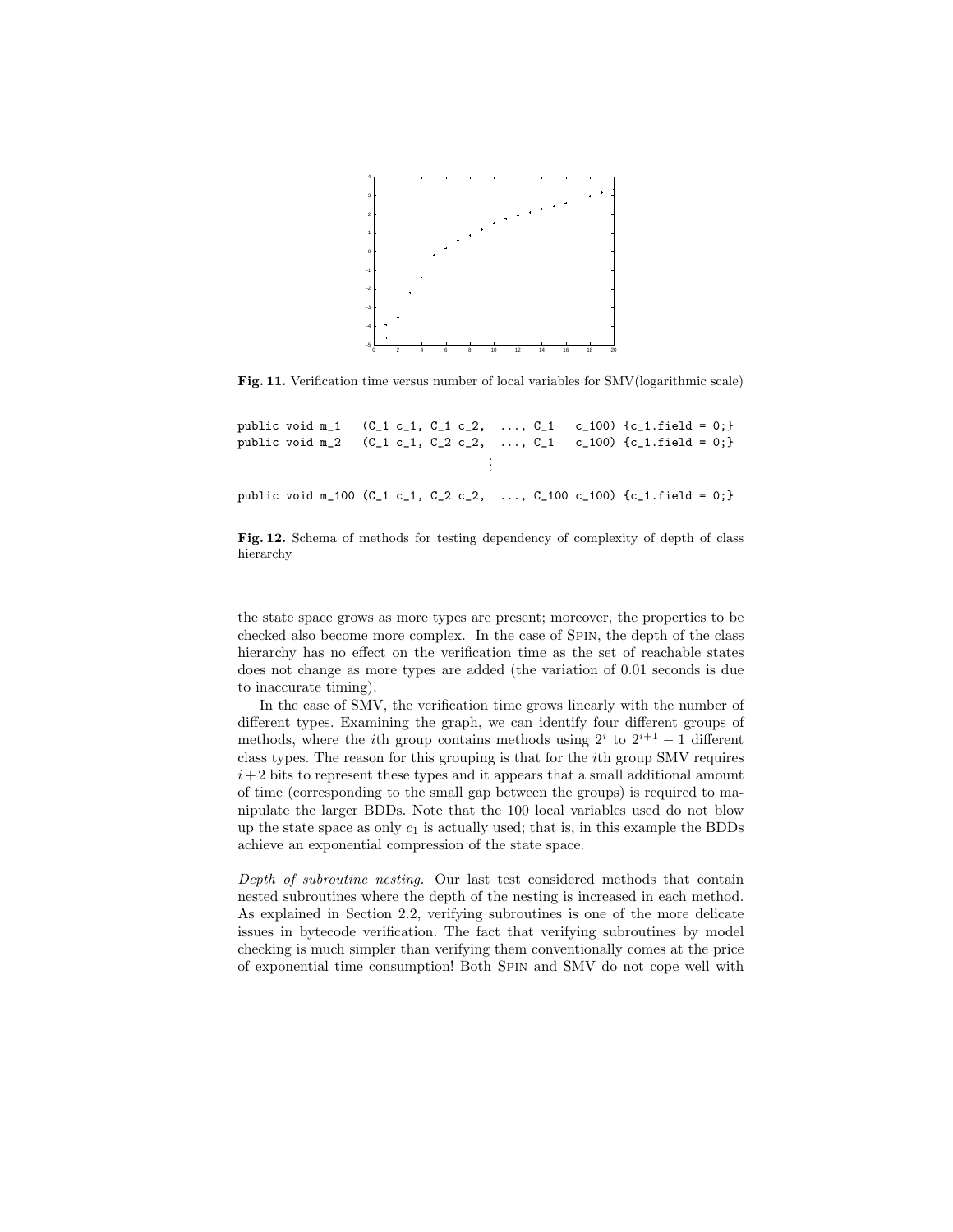

**Fig. 13.** Verification time versus depth of class hierarchy

```
public void m_1() {
  int x = 0;
  x++; // repeated 52 times
  try {throw new Exception();}
  catch (Exception e) {}
  finally {} }
                                        public void m_2() {
                                          int x = 0;
                                          x++; // repeated 39 times
                                          try {throw new Exception();}
                                          catch (Exception e) {}
                                          finally{
                                            try{throw new Exception();}
                                            catch (Exception e) {}
                                            finally{} } }
```
**Fig. 14.** Sample method for testing complexity of subroutine nesting

checking nested subroutines, as Figure 15 illustrates. Since subroutines are polymorphic in the local variables that are not used in the subroutine, the reachable state space in this case is exponential in the depth of subroutine nesting. BDDs do not have anysignificant impact on this explosion.

#### **3.3 Analysis**

In the following we compare the complexityof conventional bytecode verification with model checking. Let *ins* be the number of program points, T the number of types, *maxloc* the number of local variables, and *maxstack* the maximal stack height. For conventional bytecode verification, the size of the state space is

 $ins \cdot (2^T)^{maxloc + maxstack}$ 

as each program point is (due to multiple inheritance) associated with a set of types for the local variables and stack positions. Despite the size of this search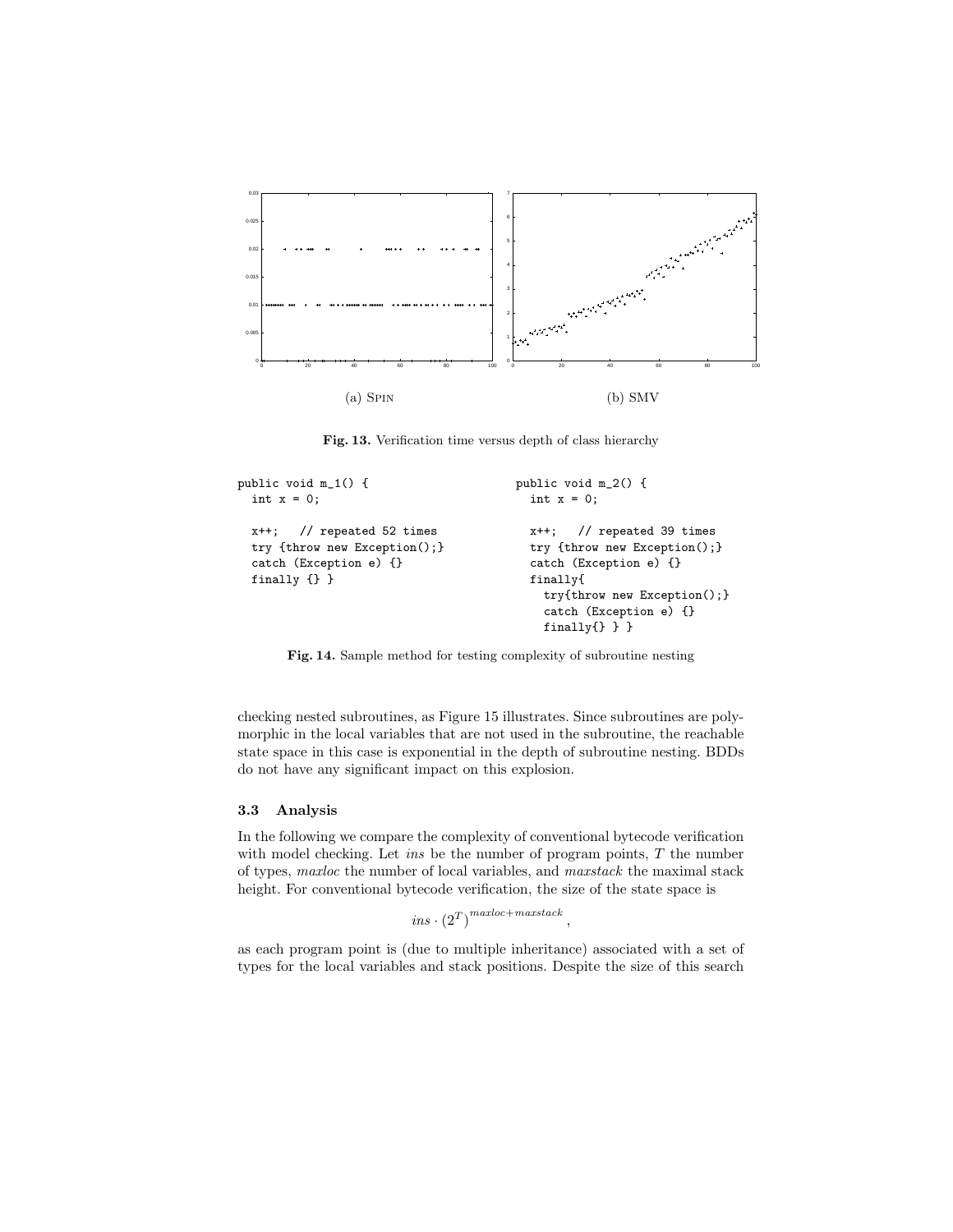

**Fig. 15.** Verification time versus depth of the subroutine nesting

space, in conventional bytecode verification, onlylinearlymanystates ever need to be explored. In particular, the method type that associates a state type with every program point is computed by iterating an abstract interpretation of the method. The algorithm starts with a method type that associates the bottom type to each program point. In each iteration, the state types belonging to different execution paths are merged bytaking their supremum. This yields a new state type for each program point that is larger or equal (under the subtyping order) than that of the previous iteration. This process terminates when a fixed point is reached or an error is found. Structural restrictions placed on bytecode (e.g. no two subroutines can be terminated bythe same return instruction) guarantee that the number of iterations required is linear in the number of program points. Since no iteration can decrease the types associated with any program position, a fixed point must be reached in  $O(ins \cdot T \cdot (maxloc + maxstack))$  iterations.

In the case of model checking, the state space is also exponential. However, as program points are associated with types, instead of sets of types, the size is

 $ins \cdot T^{maxloc+maxstack}$ 

The complexityof model checking itself depends on the algorithm used. Symbolic methods manipulate a representation of the entire state space and, as we have seen, can require exponential resources to do so. However, assuming that the nesting of subroutines has some fixed upper bound (in practice the nesting is almost never greater than two), in correct methods only O(*ins*) of these states are reachable since there is onlyone state type possible for each program point.

This tractability result only holds for type-correct bytecode. For incorrect bytecode there can indeed be exponentially many reachable states since any type can be associated with any local variable or stack position at each program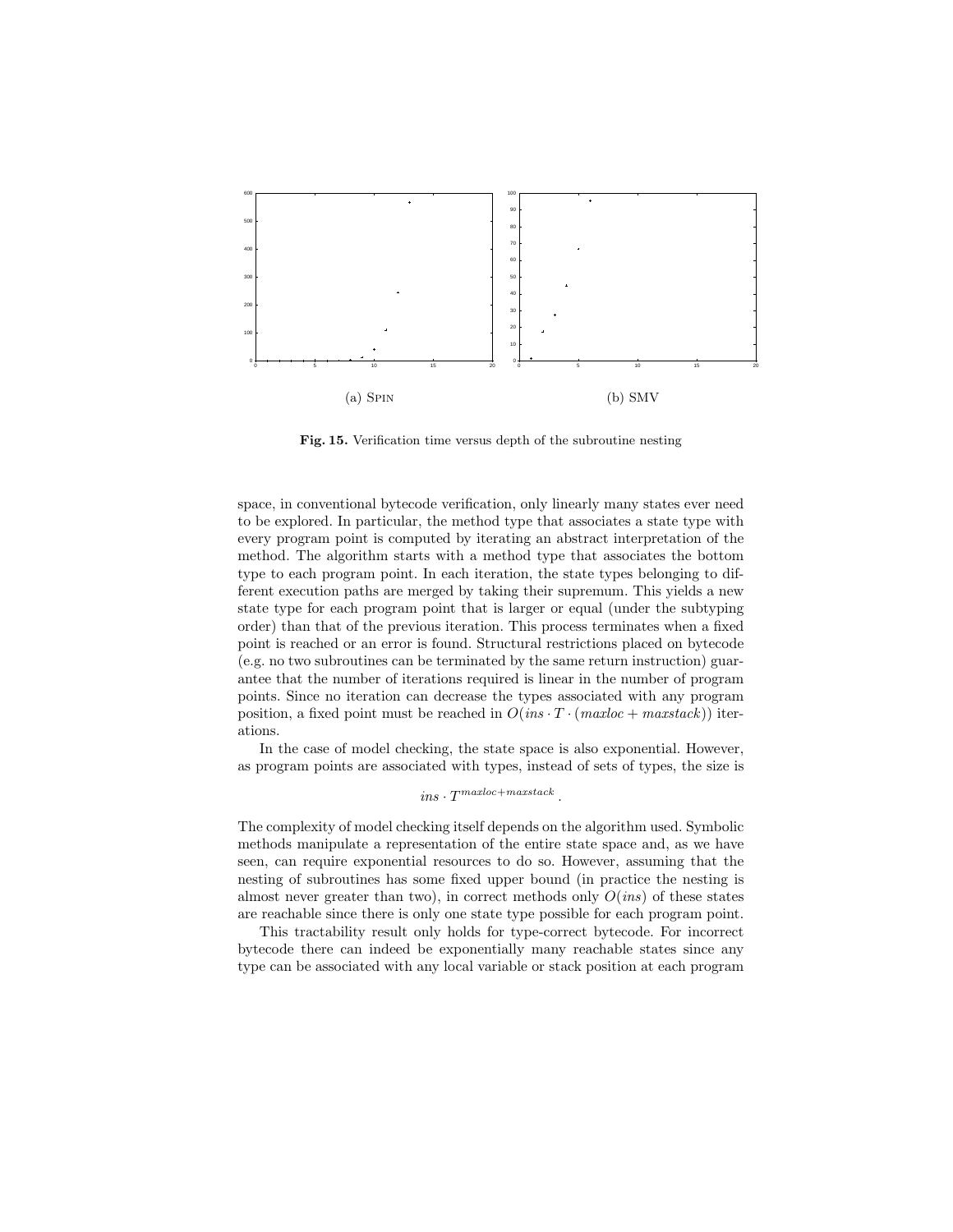point. Preliminaryexperiments with incorrect bytecode confirm that checking it is considerably more resource intensive than checking correct bytecode. For even small methods consisting of less than 100 instructions, both SPIN and SMV are incapable of finding errors; typically Spin fails to terminate and SMV runs out of memory. This is not a problem in practice; when too many resources are used, one mayeither time out (giving a conservative answer) or use an alternative approach to detect an error.

For detecting errors in incorrect code we have found the following "property simplification" approach useful. Instead of checking the correctness properties for all instructions simultaneously(e.g., the large conjunct in Figure 5), the properties checked are split (divide-and-conquer) into subproperties, which are individually checked in separate model checking runs. In the extreme case, we can individually check the safety of each transition from each possible program point (e.g., perform a model checking run for each conjunct in Figure 5). This trades off space for time, reducing the size of the overall transition system for each run, which is the product of the transition system modeling the method and the transition system representing the properties. This approach has proved adequate for finding type flaws in our tests. Bounded model checking [1] is an interesting possible alternative, as normally the paths to errors are fairly small.

## **4 Conclusion**

Our investigation is the first, realistic, large scale study of bytecode verification bymodel checking. Moreover, to the best of our knowledge, it is one of the larger case studies in using model checking for static analysis. Our conclusion is that, despite being theoretically intractable in the worst case, model checking is in fact practically viable. The key insight is that for practical applications, validating *correct* code is important; this is feasible since only linearly many states are accessible (provided subroutine nesting is limited, as it is in practice). Our tests confirm that explicit state, on-the-flymodel checkers like Spin can be successfullyemployed for these kinds of problems; this is in contrast to symbolic model checkers like SMV that must manipulate representations of the entire state space.

The system we have implemented can model check full JVM bytecode, i.e., it models all 200 instructions of the JVM. Currently, the only feature missing is code to model object initialization. This has been implemented, but it is not yet completely tested and remains as future work. This issue is rather subtle as explained in [3, 6]. In addition, as future work we would also like to investigate the question of how such a general framework can be used to go beyond model checking type safety properties and validate other kinds of security properties of bytecode.

#### **References**

1. A. Biere, A. Cimatti, E. Clarke, and Y. Zhu. Symbolic model checking without BDDs. In *TACAS'99*, volume 1579 of *LNCS*, Amsterdam, the Netherlands, 1999.